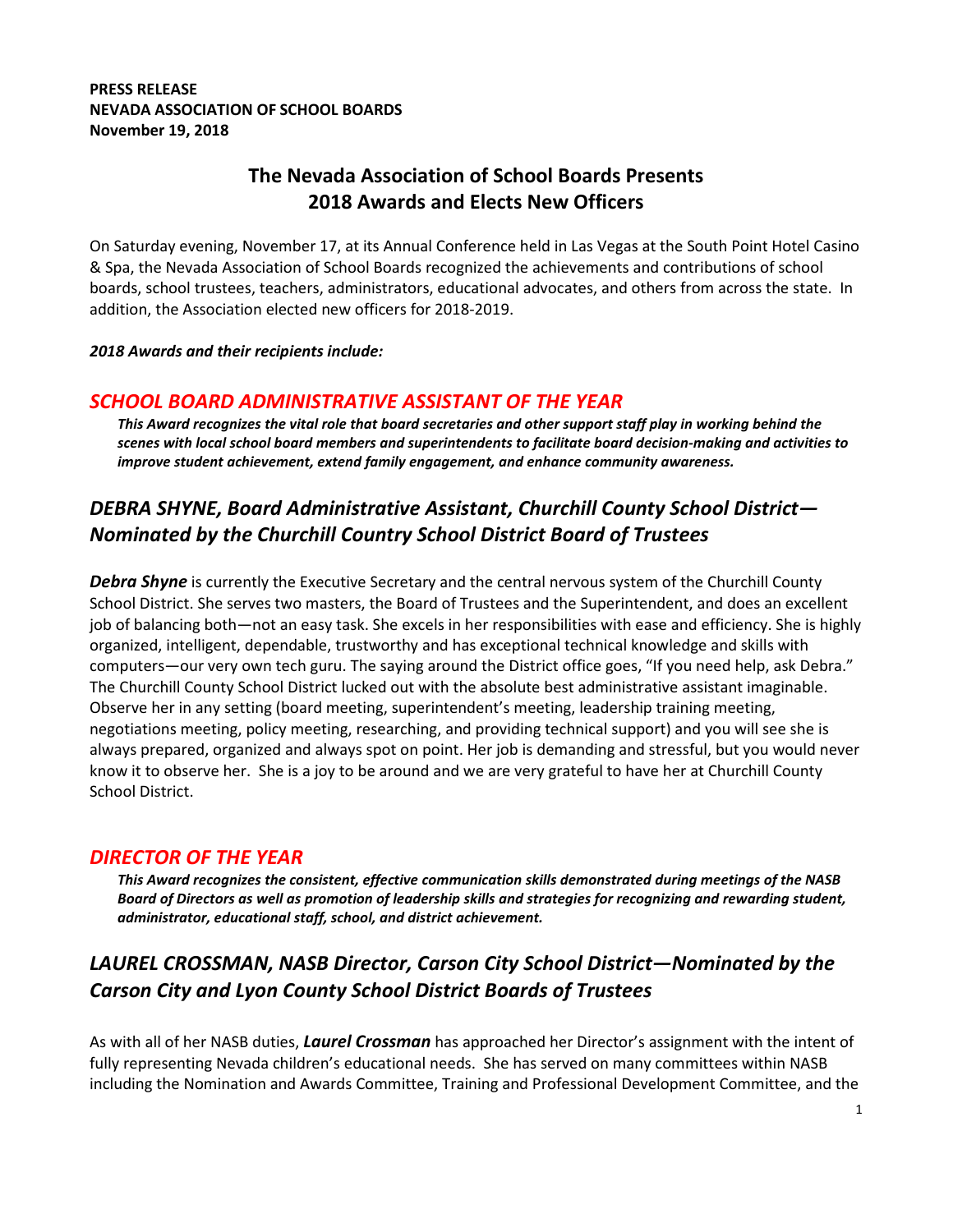Audit Committee. Her insightful review and input to the Audit Committee led to significant changes in the process which helped to close an existing loophole and contributed to the enhanced transparency of the process. During the last 2 ½ years, she has served as NASB's representative on Nevada's English Mastery Council. This Council plays a vital role in Nevada's English Language Learner (ELL) program, reviewing and making recommendations regarding licensing requirements for teachers, instructional practices and policies for the state and individual districts, and standards and curriculums. In the annual review of all the districts' ELL policies, Ms. Crossman's skill with policy detail, mastery of the language, and adroit observations were all well received and contributed to the successful conclusion of the work. She has a proven track record of proficiency and success in her work.

### DISTRICT LEVEL ADMINISTRATOR IMPACTING STUDENT ACHIEVEMENT

This Award category recognizes the invaluable service provided to Nevada's children by professional school administrators who work at the district office and who impact learning and achievement.

## PHYLLIS DOWD, Business Services Director, Churchill County School District— Nominated by the Churchill County School District Board of Trustees

**Phyllis Dowd** exemplifies Churchill County School District's mission of providing all students access to best educational practices. She has been involved with and provided significant contribution to several state fiscal committees. Through her involvement with these committees, she has significantly improved the ability of public school districts across Nevada to strive for the best possible educational environments for their students. In addition to her expertise in education fiscal management, she fully understands the importance of being involved with legislative affairs. She provides input to the Legislative Committee on Education and shares with school trustees information from the Committee for their consideration and possible input to our political representatives in the Nevada Legislature. Ms. Dowd also spreads her knowledge of education statewide through her involvement with the Association of Government Accountants and the Government Financial Officers Association—providing education to other finance officers about how the state supports education via the unique Nevada Plan and the Distributive School Account. Locally, she has been at the forefront of improving student performance through sound budgeting district-wide.

### EXECUTIVE DIRECTOR AWARDS

The Executive Director has latitude in determining the criteria for these Awards, so criteria sometimes change from one year to the next. For the 2018 Awards, each is focused upon an individual who is termed out this year. In other words, each has served twelve years as a school trustee. That means these individuals have collectively served 48 years as trustees. For all four, they became involved with NASB early in their careers as school trustees. These awards recognize the special contributions of their service to NASB and students in Nevada.

The FIRST Executive Director Award was presented to *Pete Mangum*, a school trustee who served eight years as a Director for the Nevada Association of School Boards. In addition, he has been a driving force in his District's school safety initiatives. This is just one way he has demonstrated his concern for students. Mr. Mangum has worked with administrators, local law enforcement and first responders in staging mock disaster drills (active shooter, earthquake, chemical spill, for instance) in order for them to review and reform the District's safety plan. He has worked closely with the JAG students at White Pine High School in developing a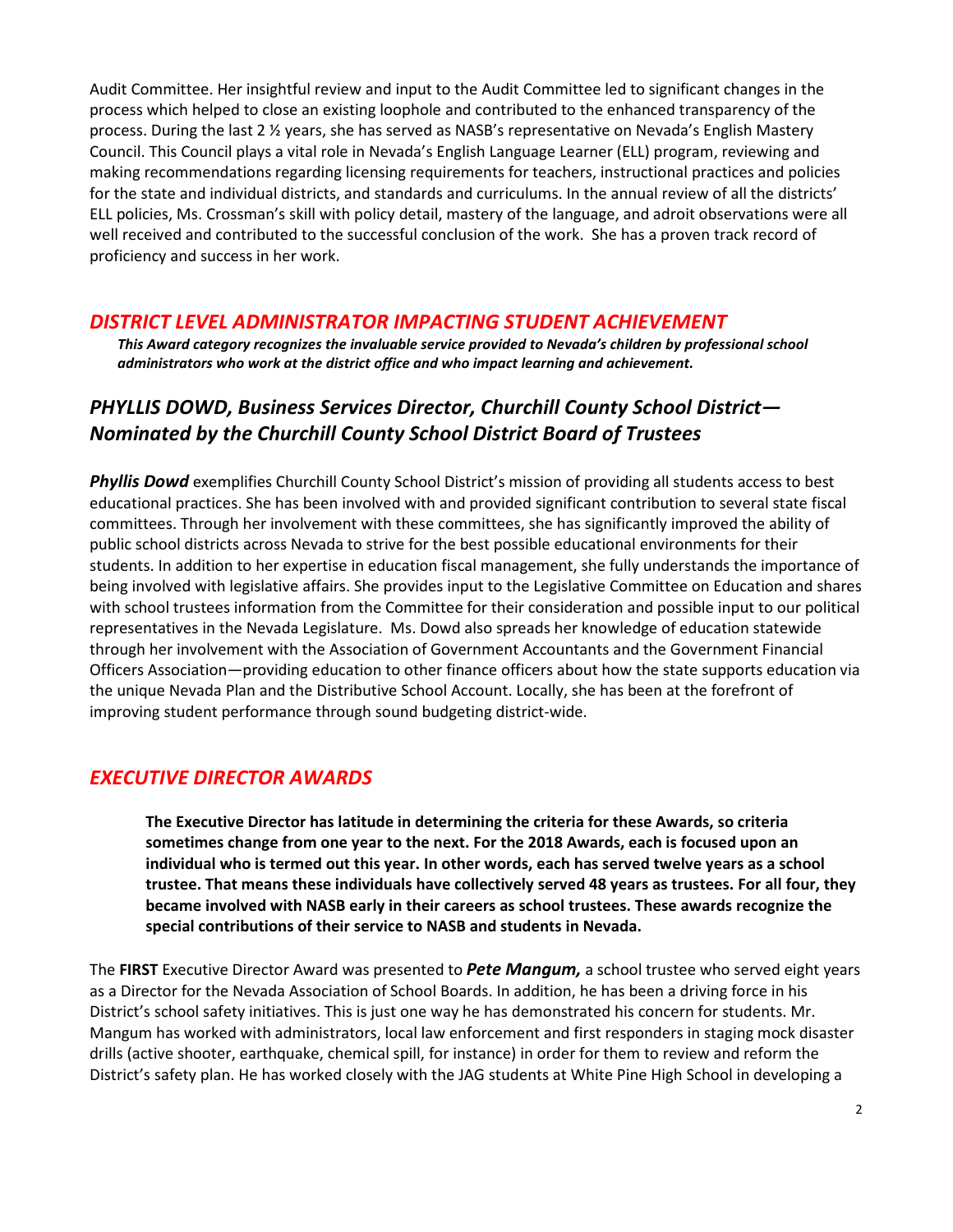food pantry for kids in need—no questions asked. There is a rumor in Northern Nevada that Mr. Mangum has even gone into classrooms to teach art. We know it is not a rumor that he has played a key role in career and technical education across Nevada. Throughout his service on the NASB Board of Directors, Mr. Mangum didn't say much in meetings, but when he spoke, everyone listened.

The SECOND Executive Director Award was made to John Mayer, a gentleman whose entire adult life has revolved around serving the children of Washoe County. He served as a teacher, a coach, a principal, and a mentor to many aspiring administrators before retiring from Washoe County School District in 2000. Then he served the City of Sparks as an elected official. When he was elected as a school trustee twelve years ago, Mr. Mayer welcomed the opportunity to serve as a Board Liaison to the School District Student Advisory Board, a role that he deeply enjoyed as it allowed him to listen to the concerns and suggestions of student leaders from District high schools who provide input, ideas, and advocacy to the Board. In addition to all else that he has done—including visiting each school in Washoe County at least once a year—he has served many years on the NASB Board of Directors. He has filled that role with honesty and integrity, with a perspective that reflects his longitudinal and statewide perspectives and with long-standing archival knowledge of the Nevada Legislature, Nevada school districts and school boards, Nevada families, and Nevada politics.

The third and fourth Executive Director Awards were presented to two trustees who have each served more than a decade on the NASB Board of Directors and Executive Committee. In other words, they have been involved in the sustained growth of NASB for almost their entire years of service as trustees and, importantly, they have contributed to the many successes NASB has achieved over those years.

This THIRD Executive Director Award was made to Lori Hunt, a trustee who has shown how to welcome new trustees to her Board with friendliness, grace, respect, and helpful guidance while demonstrating the importance of being a role model for others. She is always prepared. She is attuned to nuance as well as to the fundamentals. She is always willing to answer questions from her colleagues. There is a rumor in White Pine County that even people with whom she may have disagreed over the years consider her a friend. Certainly, Ms. Hunt has been a friend to everyone who has ever served with her on NASB governance teams. During her time on the Board of Directors and Executive Committee, she has always been among the first individuals to offer her help for whatever had to be done. If there is a quote about always being willing to help others, that quote is based on her generous, supportive behavior. Several years ago after hearing a presentation about School Trust Lands, this trustee became involved with NASB's effort to work through the many challenges presented in an effort to expand Nevada's School Trust Lands. Ms. Hunt is now serving as the President of Advocates for School Trust Lands and will continue doing that work after her term ends as a trustee in the White Pine County School District.

The FINAL Executive Director Award was presented to *Carolyn Edwards who* has brought her substantial, thoughtful analysis and statewide perspective to the considerations of the Board of Directors and Executive Committee. On her own Board, she has been instrumental in refining how trustees monitor the identified goals of the superintendent and ultimately the achievement attainment of students in that District. Ms. Edwards can be counted on to serve thoughtfully and engage in active listening, while remaining focused on the big picture of student achievement. She is dedicated, respected and not afraid to ask tough questions. In addition to the work on her own Board and with NASB, she has also served as a member of the Nevada Interscholastic Activities Association Board of Control. She served as President of the Nevada Association of School Boards in 2012, President Elect in 2011, Vice President in 2010, Legislative Chair in 2009, and on the Board of Directors since 2008. During her year serving as NASB's President, she visited each school board in the state and frequently visited at least one school during those travels. Even when faced with a huge personal loss, she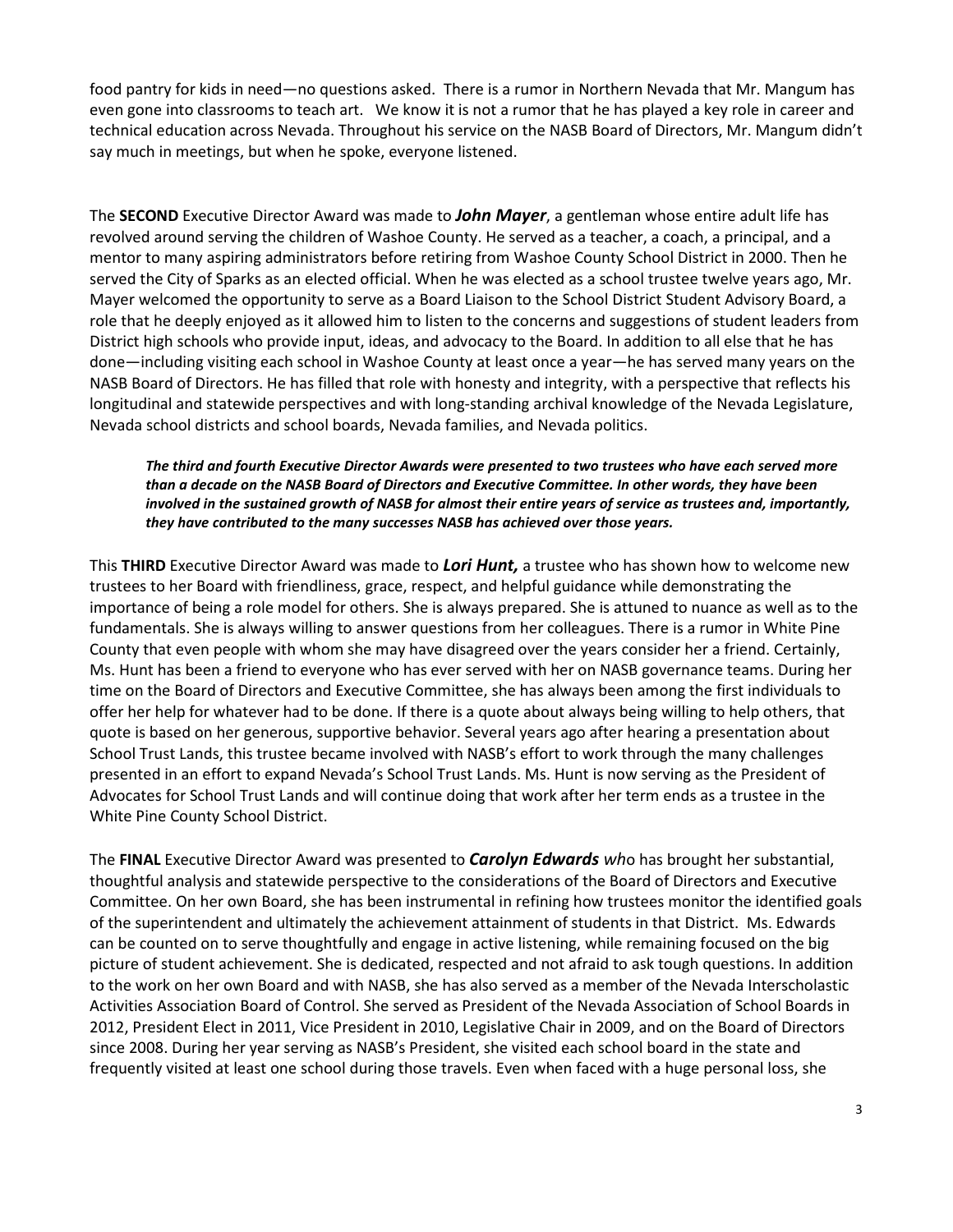courageously continued her commitment to service as a school trustee and with NASB. Ms. Edwards has been tireless in her service to Clark County students and NASB—no matter the challenges that have come her way.

#### K-12 ADVCOCACY ORGANIZATION OF PUBLIC EDUCATION

This Award recognizes the invaluable service provided to Nevada's children by an organization or community group advocating on behalf of K-12 public education.

# The NYE COMMUNITY COALITION—Nominated by the Lincoln and Nye County School District Boards of Trustees

The Nye Community Coalition has excelled in its capacity to assist and support public education in Nye, Lincoln, and Esmeralda Counties--as well as in other rural counties in Nevada. The organizational can- and willdo attitude has led to a cohesive relationship that is dependable, forthright, sustainable and growing. Under the direction of Stacy Smith, the organization supports each individual community in the expanses of Nye, Lincoln, and Esmeralda Counties with the commitment to improve the environment for all citizens. The Nye Community Coalition provides activities and support for programming from pre-kindergarten through postsecondary education, from social emotional support to community services for youth leadership, trainings that support a safer environment, trainings that support students in need of assistance, parenting classes, food assistance, social workers in schools, Ages and Stages screeners to determine the developmental progress of young children, Back-to-School Fair where medical screenings and vaccinations take place for all children, Signs-of-Suicide screenings, and Remote Area Medical (RAM). From pre-K to seniors, from social emotional assistance to community events, this advocacy organization is always there to engage the community and improve the way of life for every citizen.

#### INDIVIDUAL SCHOOL BOARD MEMBER OF THE YEAR

This award recognizes the consistent use and development of effective boardsmanship skills and acknowledges productive involvement in raising the level of community support for schools and the promotion of leadership and successful practices which improve student achievement while advancing the course of public education in the community, the district, or the state.

## THAD BALLARD, Trustee, Elko County School District—Nominated by the Elko County School District Board of Trustees

**Thad Ballard** will be completing twelve years of service on the Elko County School District Board of Trustees in December, with eleven years as the Board President. As a school trustee, he has continuously proven his ability to contribute to the successful governance of the District. He is adept at fostering collaborative relationships and engaging the community and school district stakeholders, something that has generated a high level of respect for the District and all of its related initiatives. He was also appointed by the Governor to represent NASB on the Nevada State Board of Education. In so doing, he provided valuable input on state initiatives including the ongoing development and implementation of the Nevada Academic Content Standards, Nevada School Performance Framework, and Performance Standards for Teachers and Administrators. Mr. Ballard has routinely demonstrated his commitment to the successful operation of the Elko County School District Board of Trustees, the advancement of k-12 public education across the state, and ongoing professional development through participation in state and national school board training.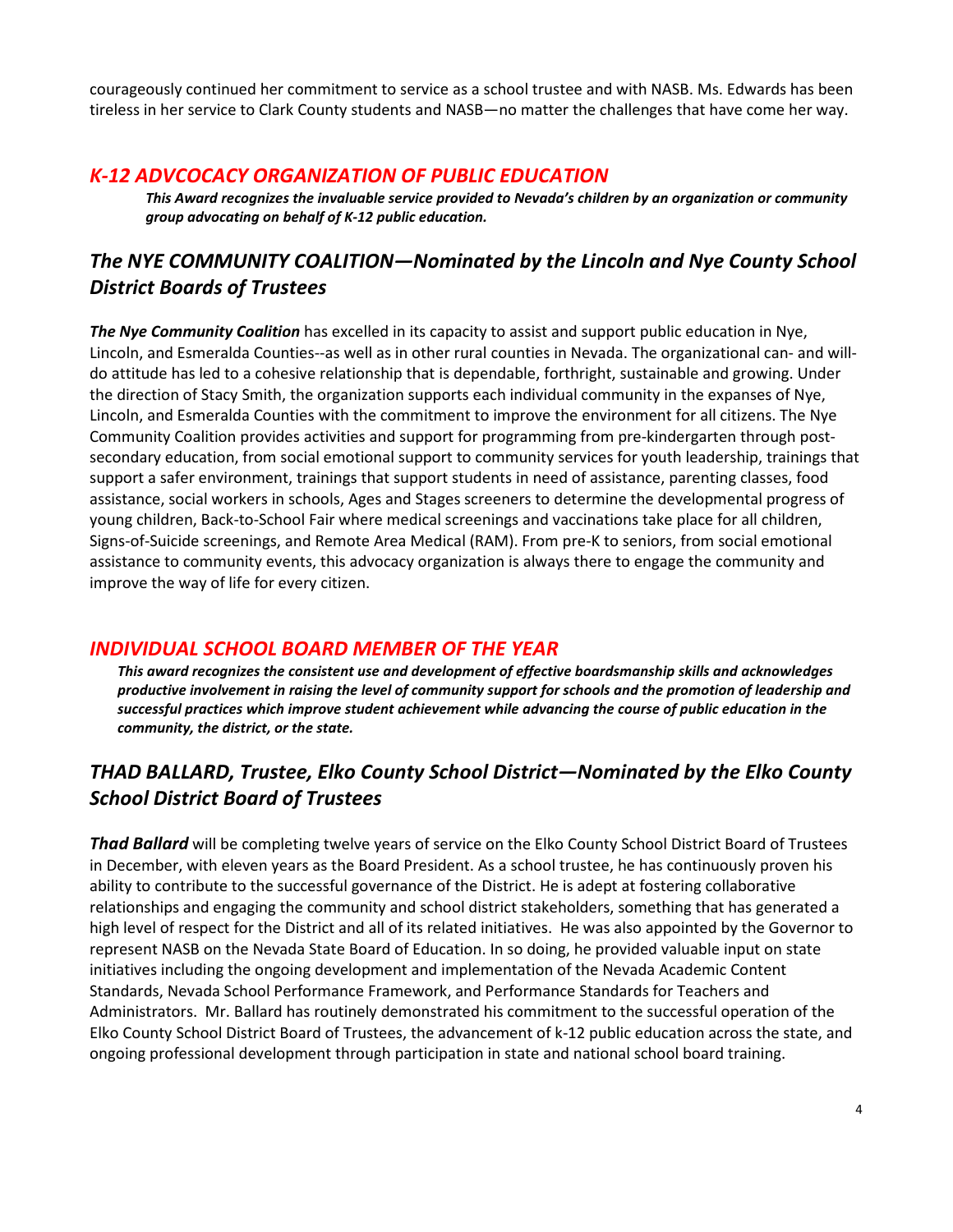### INNOVATIVE EDUCATORS OF THE YEAR

This Award recognizes the invaluable service provided to Nevada's children by those individuals who demonstrate their leadership by promoting and implementing innovative programs designed to improve student achievement.

# SARAH LOBSINGER, Implementation Specialist, and JENNIFER CHANDLER, American Government Teacher, Carson City School District—Nominated by the Carson City School District Board of Trustees

During the recent "refreshing" of the District's Strategic Plan, an objective was proposed to "grow your own teachers" in response to the current teacher shortage. **Sarah Lobsinger and Jennifer Chandler** quickly developed an idea to introduce some of Carson High School's very best students to the idea of choosing public education as a career pathway. They approached their principal for permission to work with the University of Nevada, Reno (UNR) to provide a dual-credit course as an elective. Soon, UNR and Carson High School offered the dual-credit introductory education course EDU110 for Carson High students interested in pursuing careers in education. Students in the course visited different schools to observe classrooms, partnered with teacher leaders to learn instructional strategies, developed and delivered lesson plans, wrote research papers on current topics in education and learned what it takes to become an educator. The interest and enrollment numbers for the course continue to grow, from 15 the first year the course was offered, 2017-2018, to an anticipated 56 students registered for the course next year. Their work has opened doors for Carson High School students about the importance of pursuing a career in teaching.

## NASB Media Award for Outstanding Education Reporting in a Print Journalism Format

To recognize the role of media representatives in print journalism when consistently outstanding reporting occurs and the media representative demonstrates excellence in these areas:

- $\checkmark$  Working to get to know the board president, superintendent, and district communication director, as well as the district's mission, goals, and strategic plan;
- $\checkmark$  Reporting school news in a fair, accurate, and balanced manner;
- $\checkmark$  Maintaining a policy of "no surprises" by always giving school officials the opportunity to comment on information to be aired or published;
- $\checkmark$  Providing a high profile to positive news about school and district accomplishments; and
- $\checkmark$  Visiting schools.

# PHILLIP BRADY, Educator and Journalist—Nominated by the Carson City School District Board of Trustees

**Phillip Brady** has been a teacher at Carson High School (CHS) since 2001. His skills in teaching English and Journalism provided the perfect skill set for the local newspaper, The Nevada Appeal, to recruit him to write a weekly feature article called "Senator Square" (named after the common area at Carson High School). While both CHS and District news are always found in "Senator Square," the weekly feature focuses on current students, staff, and happenings at CHS. Each feature is chocked full of student names, photographs, stories and activities plus upcoming events. Individual accomplishments and stellar performances are all reported in a fun and lively way. The "Senator Square" is a favorite of students, alumni, and community members and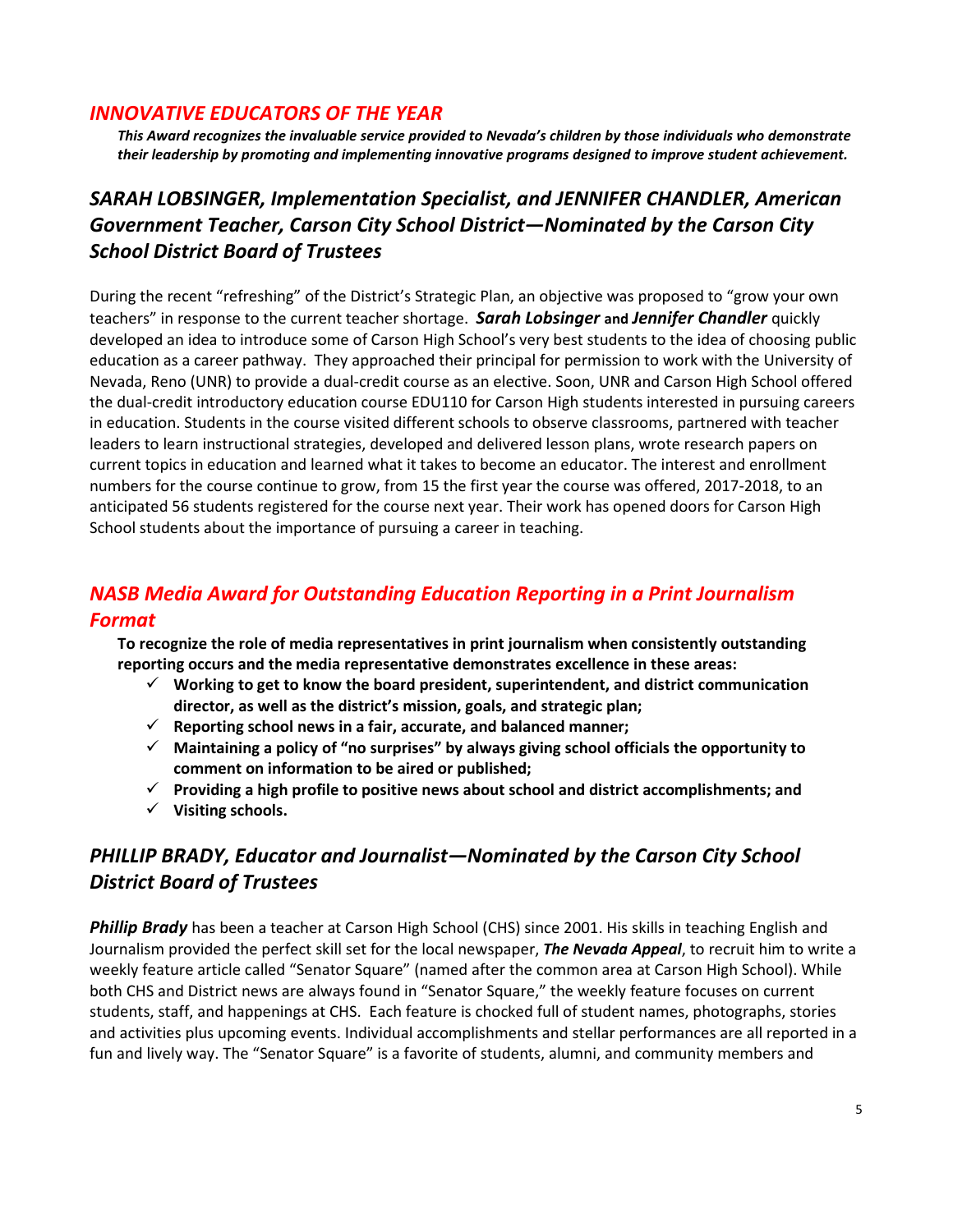always the place to learn what's happing at Carson High School. The Board's nomination form states that "we are fortunate to have such a dedicated educator serving our students and community."

## NASB Media Award for Outstanding Education Reporting in a Television, Radio, or Online Journalism Format

To recognize the role of media representatives in television, radio, or online journalism when consistently outstanding reporting occurs and the media representative demonstrates excellence in these areas:

- $\checkmark$  Working to get to know the board president, superintendent, and district communication director, as well as the district's mission, goals, and strategic plan;
- $\checkmark$  Reporting school news in a fair, accurate, and balanced manner;
- $\checkmark$  Maintaining a policy of "no surprises" by always giving school officials the opportunity to comment on information to be aired or published;
- $\checkmark$  Providing a high profile to positive news about school and district accomplishments; and
- $\checkmark$  Visiting schools.

# ANYA ARECHIGA, Entravision—Nominated by the Washoe County School District Board of Trustees

Anya Arechiga is the only full-time reporter for her station in Northern Nevada and is solely responsible for gathering news in that area. She understands that education is one of the most important concerns of her viewers and she covers the school district on a regular basis. Ms. Arechiga brings a deep and abiding sense of integrity to her work every day, on every story. From complicated stories about Board meetings, votes, and subsequent effects on students and staff to day-to-day coverage of activities in Washoe schools, the Board of Trustees nomination form states that "we can always depend upon her to present a balanced and fair story." In a diverse school district where more than 40% of students identify as Hispanic, the Board relies upon her to convey accurate, timely information to its Spanish-speaking families via the broadcast medium. Through her news gathering skills, Ms. Arechiga has developed a two-way conversation between the District and its Spanish-speaking families—serving as the single most valuable source of accurate information in the media for these students and their families. The nomination form concludes, "We consider ourselves truly fortunate to work alongside her every day."

#### NEW SCHOOL BOARD MEMBER OF THE YEAR

This award recognizes the dedicated service of Nevada's newest school trustees. School boards may nominate members in their first term of service.

## BRIDGET PETERSON, Trustee, Lyon County School District—Nominated by the Lyon County School District Board of Trustees

Volumes could be written on why **Bridget Peterson** deserves to have this award, based on the hard, meticulous, thorough work that she brings to the way she carries out her elected duties as President of the Lyon County School Board. She always comes to meetings well prepared, having taken the time to read every aspect of the agendas and supporting documents. When there are items about which she has questions, she takes the time to call the superintendent and district staff in advance of the meetings to ensure she has a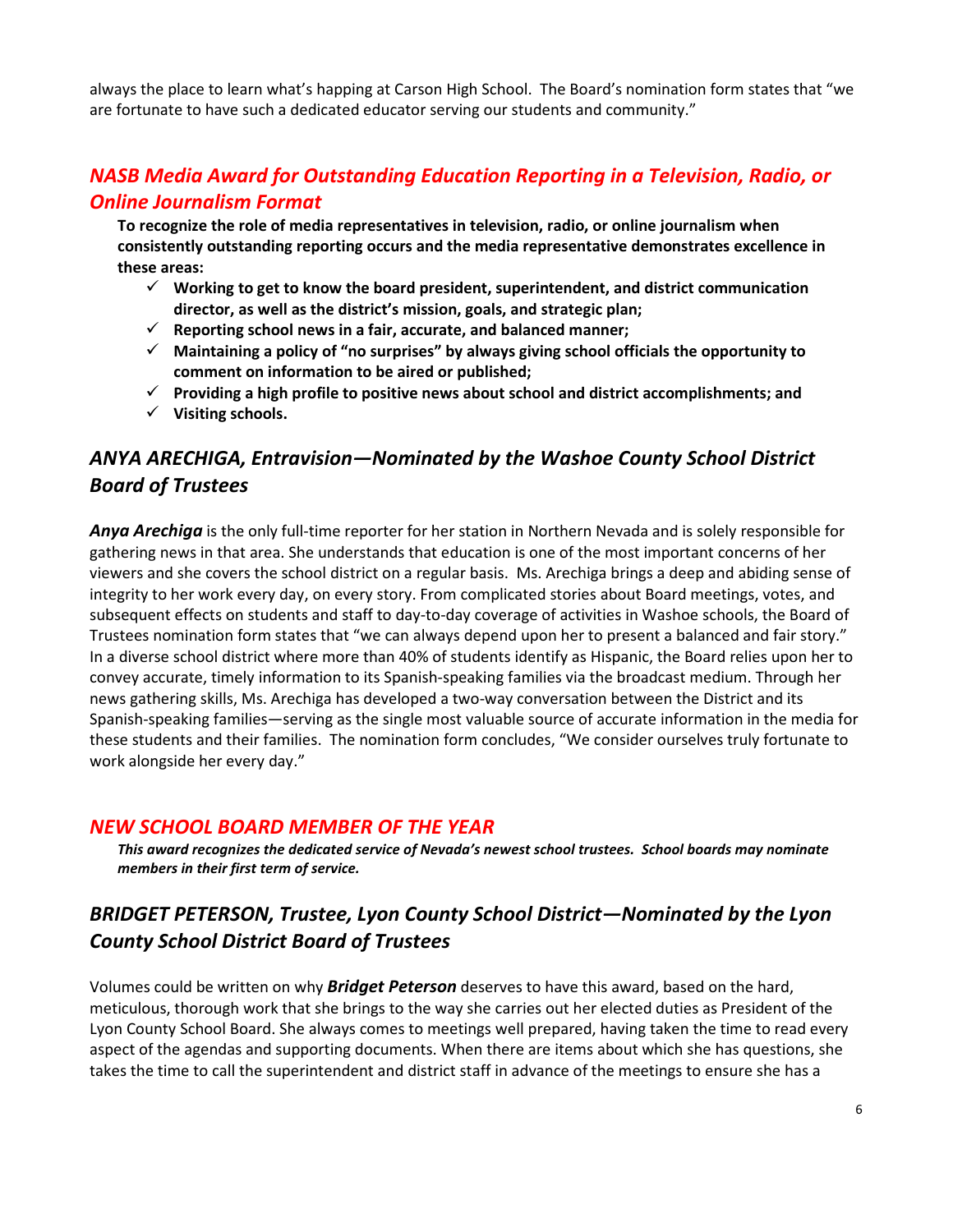proper understanding of items before acting on them. Ms. Peterson's cheerful demeanor coupled with her willingness to learn has quickly made her a quality leader and someone the rest of the Board looks to for advice. She also attends the training workshops provided by NASB and recently completed the Certified Public Officials (CPO) Program. Perhaps one of her greatest gifts to the students and staff of LCSD is that she has now twice taken the time to visit every single school and do video interviews with select students and staff. From these, she has created a moving video that totally inspires LCSD staff during All-Staff Celebrations.

#### SCHOOL ADMINISTRATOR OF THE YEAR

This Award category recognizes the invaluable service provided to Nevada's children by professional school administrators. Determinations are based on multiple factors including length of service, school improvement and student achievement, unique contributions, effective professional development strategies for educational staff, innovative and successful practices which have resulted in increased student achievement in the school, district, or state.

# MICHELLE LEWIS, School Administrator, Carson City School District—Nominated by the Carson City School District Board of Trustees

Michelle Lewis' career demonstrates her passion for Career and Technical Education (CTE). She developed and coordinated the Western Nevada College Tech Prep Program from which most of the current Career and Technical programs in Northern Nevada have been formed. As the instructional leader over Carson High School's CTE department, she thoroughly analyzed state and industry trends to help identify school-wide goals that support state and local economic growth. Under her leadership and guidance, the CTE department has created a comprehensive five-year plan that has driven the addition of several new CTE pathways for Carson City students, including: Information Technology, Engineering, Manufacturing, Certified Nursing Assistant, and Phlebotomy. This year, 97.15% of Carson City High School's CTE students passed the State's Workforce Readiness Exam as a result of Ms. Lewis' leadership. Her advocacy and dedication for Carson High School, its students and staff, and its Career and Technical Education programs have been outstanding and made a positive impact on the lives of many students.

### SCHOOL DISTRICT EMPLOYEE MAKING A DIFFERENCE

This Award category recognizes the invaluable service provided to Nevada's children by employees who often work behind the scenes to impact learning and achievement.

# RICHARD EVANS, Educator—Nominated by the Churchill County School District Board of Trustees

**Richard Evans** just completed a distinguished twenty-nine year teaching career at Churchill County School District where he created an exemplary automotive technology program. This program has been a flagship for high school automotive technology programs in Nevada. During his tenure, Mr. Evans and his students won a multitude of awards on the state and national levels. It should be noted that while many auto instructors in Nevada and across the nation hand-picked their competition teams and trained them over a year or more, he believed that he needed to prepare every student as if he or she would be competing. Teams were selected based on a written knowledge exam. He trained his teams on his own, unpaid time, believing it would be unfair to the other students to train the teams during class instruction time. Mr. Evans has been passionate about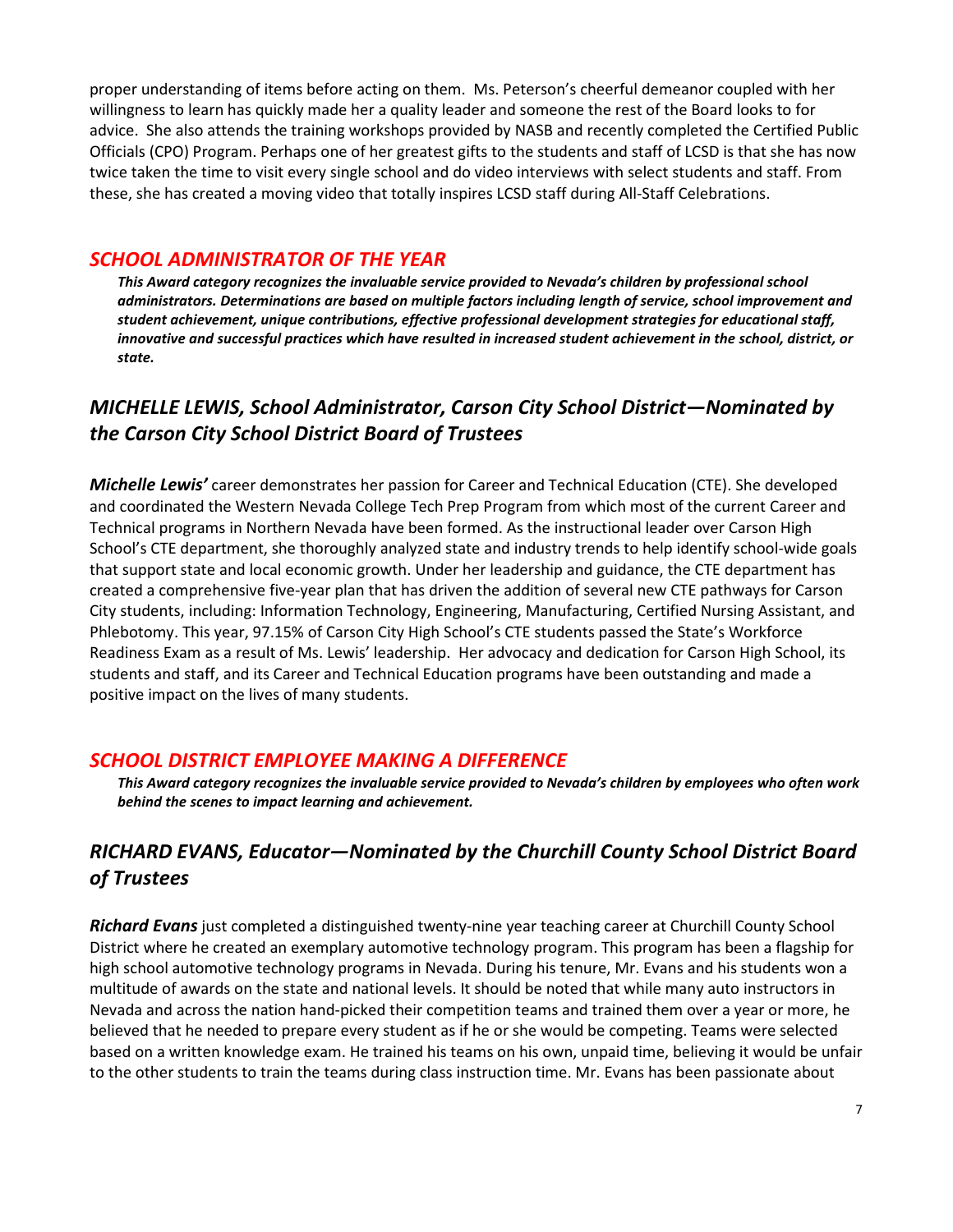preparing his students to be successful in life. While preparing students to have a broad and in-depth knowledge of all things automotive was his first priority he also believed that he had a duty to prepare students in practical life matters. Some of this non-automotive instruction included making a budget, amortizing a loan, balancing a checkbook and other general life skills sometimes overlooked in high school. Many of his students, on return visits to Churchill County, thank him for the "life lessons" they were taught in auto tech. Richard Evans has provided an invaluable service to Churchill County School District.

### SUPERINTENDENT OF THE YEAR

This Award recognizes the consistent use and development of skills and programs focused on board-superintendent cooperation and teamwork to improve student achievement.

# SUPERINTENDENT DALE NORTON, Nye County School District—Nominated by the Douglas, Lincoln, and Nye County School District Boards of Trustees

Superintendent Dale Norton has been with Nye County School District over the past twenty-eight years and is currently in his seventh year as the Superintendent of Schools. During this period, he has initiated programs, academically focused trainings, and workshops that have improved the communication and understanding among all levels of leadership district-wide. Mr. Norton's focus is educating students. He began "Friday Afternoon Workshops" so his leadership team, the school trustees and he could work through items that required Board and leadership attention. He changed the way monthly Administrative Team meetings were conducted, from stand and deliver presentations to collaboration among all of the participants learning from each other. He reorganized District staff positions to better support school administrators and move education to the forefront of Board and District decision-making. Several years ago he invited the University of Virginia Partnership for Leaders in Education to do a student turnaround audit. Mr. Norton then implemented their recommendations with a goal of bringing Nye County School District's focus back to educating students. There are so many exciting and great things happening in Nye County School District, thanks to this extraordinary superintendent.

## VETERAN SCHOOL BOARD MEMBER OF THE YEAR

This award recognizes the dedicated service and leadership of local school trustees who have served for more than one term.

# LORI HUNT, Trustee, White Pine County School District—Nominated by the White Pine County School District Board of Trustees

**Lori Hunt** has always shown outstanding leadership. With three school trustees terming out and three new trustees coming on at once, she was the first to warmly welcome the new trustees and pave the way for a seamless transition. When a trustee had a question as to "why we do certain things," Ms. Hunt would give the history of decisions and reasons behind them. She was willing to answer any question new trustees had. Ms. Hunt has given a tremendous part of herself to the District over the years and her efforts have been exemplary. Even in her last year as a school trustee, she attended each training opportunity and passed on to other trustees the professional development lessons she learned and helped implement the appropriate changes for White Pine County School District. Ms. Hunt has been an incredible role model for other school trustees and has never stopped learning and growing. Ms. Hunt has an "open door" policy and even people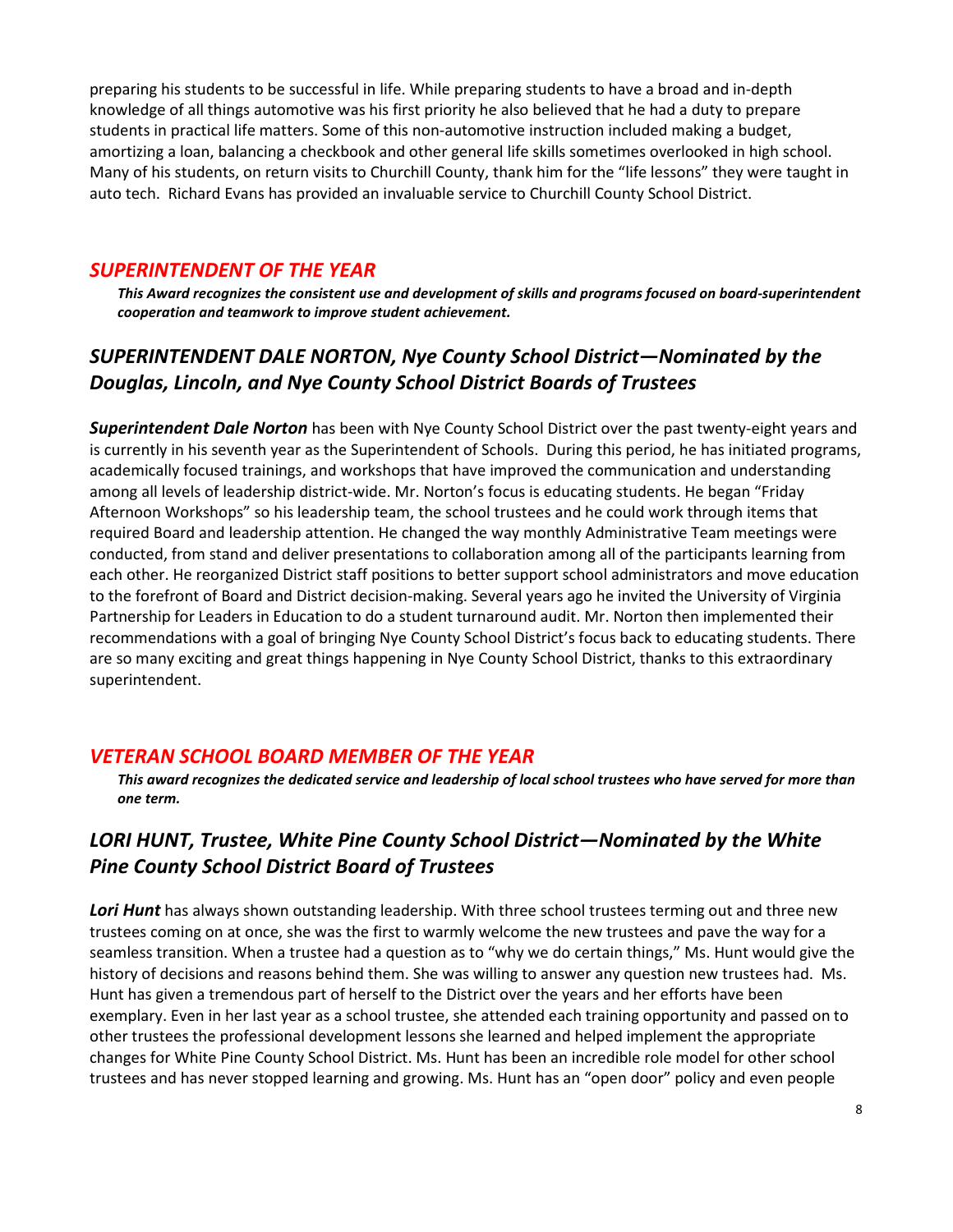with whom she may have disagreed over the years consider her a friend. According to the nomination form, she is truly one of the most remarkable school trustees in Nevada and her work on the White Pine Board of Trustees will be dearly missed.

#### GOVERNANCE TEAM OF THE YEAR

This Award recognizes the vital role of local boards working hand in hand with superintendents and collaborating with district leaders to improve student achievement across all levels.

# LYON COUNTY SCHOOL DISTRICT BOARD OF TRUSTEES and SUPERINTENDENT WAYNE WORKMAN —Nominated by the Carson City School District Board of Trustees

The Lyon County School District Board of Trustees and Superintendent Wayne Workman had an objective of collaborating to continuously improve their safe, respectful and positive learning environment measured by a 10% increase on their Student Climate and Assist Survey Data. It went up by 13%. LCSD also spent \$3.8 million to enhance safety and security measures at all 18 schools in the district, including single point entries and fencing upgrades. The District also partnered with local police departments to provide School Resource Officers in each area. LCSD worked to improve community outreach by employing a Public Information Officer. That worked really well, as shown by the increased news coverage. LCSD was ranked the number one employer by Northern Nevada Business Weekly in 2018. LCSD has added more professional learning opportunities including a new teacher academy, implemented a five-year curriculum and assessment plan, along with a recruitment plan and implemented "on board" and exit surveys. Additionally, LCSD's Board President, Bridget Peterson, served as NASB's Legislative Chairperson and testified many times at the Nevada Legislature for NASB. For all of these reasons, and more, the Carson City School District recognizes that the Lyon County School District Board of Trustees and Superintendent Wayne Workman are well qualified to receive the award for NASB's Local Governance Team of the Year.

### SCHOOL BOARD OF THE YEAR

This Award recognizes the consistent use and development of skills and programs focused on board-superintendent cooperation and teamwork to improve student achievement.

# WHITE PINE COUNTY SCHOOL DISTRICT BOARD OF TRUSTEES—Nominated by the Douglas County School District Board of Trustees

In 2017, the White Pine County School District Board of Trustees worked with District staff to revisit, re-craft, and consolidate the WPCSD Performance Plan, focusing on dramatically increasing student achievement at all levels. The strength of the Performance Plan assisted District staff in securing nearly \$3.8M in grants. Those funds made it possible for the strategic intent of the District Performance Plan to be implemented: namely, drastically changing and improving Tier 1 instruction and "changing the world by creating a world class learning environment where all participants work interdependently to achieve our mission of promoting, supporting, and ensuring high levels of learning." The WPCSD Board of Trustees believes in building the capacity of all employees, and through these initiatives, teachers, administrators, and support staff will have access to unprecedented levels of collaborative learning in the areas of Literacy, STEM, and Leadership Development.